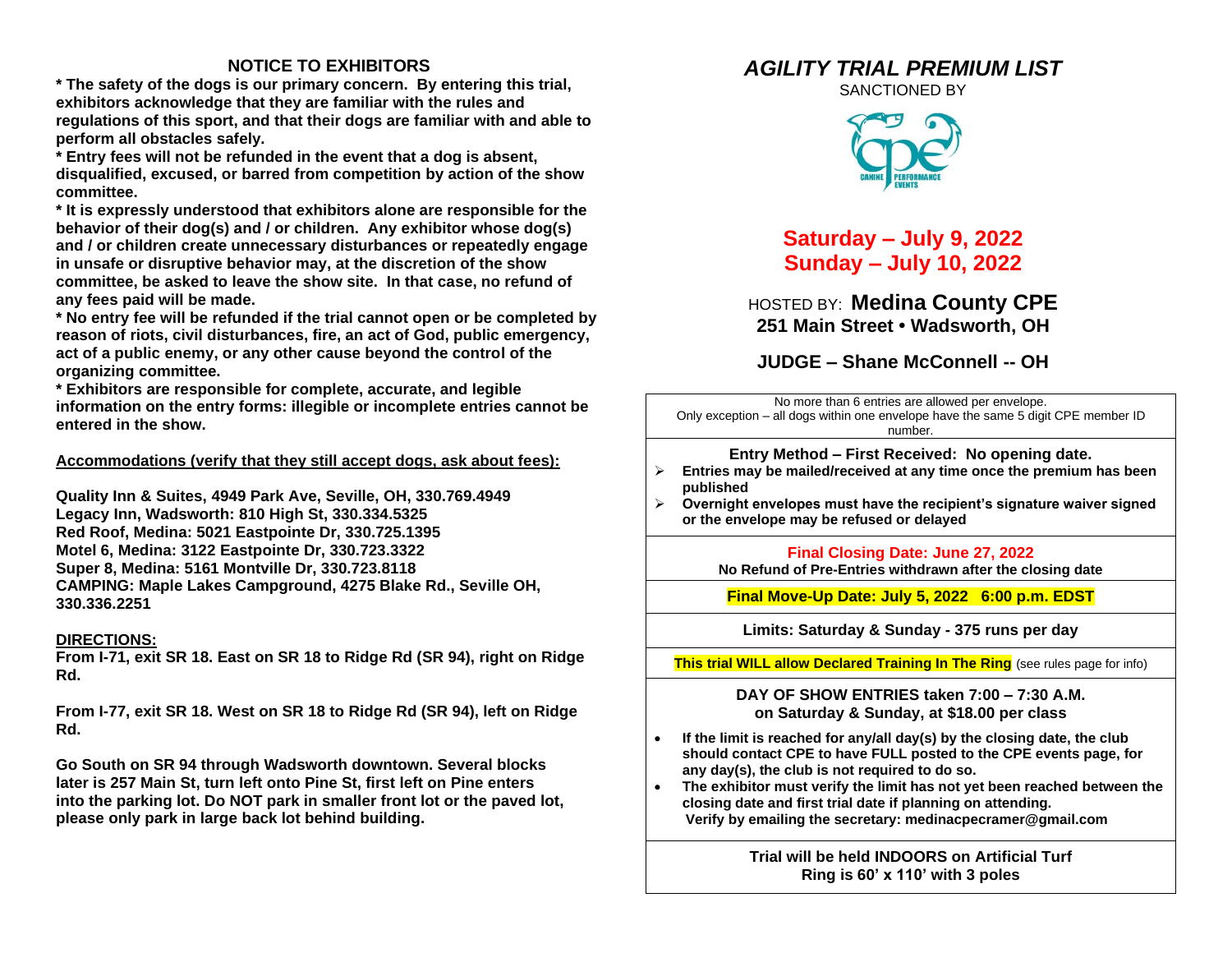| <b>Trial Chairperson</b>        | <b>Trial Secretary</b>    |  |  |  |  |
|---------------------------------|---------------------------|--|--|--|--|
| Jan Niblock                     | Mandii Cramer             |  |  |  |  |
| aussieoh@yahoo.com              | 160 Ohio Avenue           |  |  |  |  |
|                                 | Wadsworth, OH 44281       |  |  |  |  |
|                                 | 330-242-2679              |  |  |  |  |
|                                 | medinacpecramer@gmail.com |  |  |  |  |
|                                 |                           |  |  |  |  |
| <b>Committee Members</b>        |                           |  |  |  |  |
| Christine Nickerson, Amy Guill, |                           |  |  |  |  |
| Tori Daugherty, Linda Tabellion |                           |  |  |  |  |

The following order is the scheduled order for the trial to be run. If the order needs to be changed for the trial due to extreme pre-trial circumstances, it will be posted in the confirmation letter sent to pre-entered exhibitors at least 7 days before the first trial day. The order will only be changed at the trial in the case of an extreme reason and must be agreed upon by the host club and judge(s).

| Saturday - July 9, 2022 | <b>Sunday - July 10, 2022</b> |  |  |
|-------------------------|-------------------------------|--|--|
| <b>Fullhouse</b>        | <b>Jumpers</b>                |  |  |
| <b>Standard</b>         | <b>Jackpot</b>                |  |  |
| Wildcard                | <b>Standard</b>               |  |  |
| <b>Snooker</b>          | <b>Colors</b>                 |  |  |
| <b>Jumpers</b>          | <b>Snooker</b>                |  |  |

**MEASURING & CHECK-IN: 7:30, First dog on line: 8:00**

**Se[e www.k9cpe.com,](http://www.k9cpe.com/) Member Services for online registration.** *See "Registering with CPE" in the online rulebook for registration questions.*

#### *THERE WILL BE* **NO** *MEASURING OF DOGS* **AFTER** *JUDGE'S BRIEFING BEGINS EACH DAY - ALL DOGS* **WITHOUT** *A PERMANENT CARD* **MUST** *BE MEASURED BEFORE THE BRIEFING TO SHOW THAT DAY -* **THERE WILL BE NO EXCEPTIONS**

**PRIZES & AWARDS: Placement rosettes or ribbons will be awarded for 1st through 4th place for Qualifying and non-qualifying scores for all classes. Dogs with an NT (no time) are not eligible for any ribbons. Qualifying ribbons will be awarded to all dogs receiving a qualifying score, and Jr Handlers in Standard.**

#### **EXERCISE YOUR DOG RESPONSIBLY! PLEASE PICK UP AFTER YOUR DOG AT THE SHOW SITE AND HOTELS! ALL DOGS MUST BE ON LEASH EXCEPT WHEN IN THE RING OR WARM UP AREA. THERE IS A LEASH LAW IN THE TRIAL SITE'S STATE.**

**OBSTACLES**: Equipment meets CPE specifications and rules.

Trials run smoother with your help! © Please send this form with your entry!

We are looking for volunteers to help at our trial. If you are able to help out, please fill out the form below and return it with your entry. **Worker raffle entry for each class; lunch for working at least 3 classes is provided**

Name: <u>with the compact of the compact of the compact of the compact of the compact of the compact of the compact of the compact of the compact of the compact of the compact of the compact of the compact of the compact of </u>

Email: \_\_\_\_\_\_\_\_\_\_\_\_\_\_\_\_\_\_\_\_\_\_\_\_\_\_\_\_\_\_\_\_\_\_\_\_\_\_\_\_

Phone:

I would like to help with: Friday Set-up Sunday Clean-up

I can do the following (mark all that you like to do):

Don't worry if you don't know how to do a job! They are easy and we can show you how!

#### **My Dog(s) are entered in (classes), at these heights (circle all that apply)**:

| Standard Level 1 2 3 4/5/C / |  |                 |  |  | 4 8 12 16 20 24 |  |
|------------------------------|--|-----------------|--|--|-----------------|--|
| Colors Level 1/2 3 4/5/C /   |  |                 |  |  | 4 8 12 16 20 24 |  |
| Wildcard Level 1/2 3 4/5/C / |  |                 |  |  | 4 8 12 16 20 24 |  |
| Snooker Level 1/2 3 4/5/C    |  |                 |  |  | 4 8 12 16 20 24 |  |
| Jackpot Level 1/2 3 4/5/C /  |  |                 |  |  | 4 8 12 16 20 24 |  |
| <b>FullHouse Level</b>       |  | $1/2/3/4/5/C$ / |  |  | 4 8 12 16 20 24 |  |
| Jumpers Level 1/2 3 4/5/C /  |  |                 |  |  | 4 8 12 16 20 24 |  |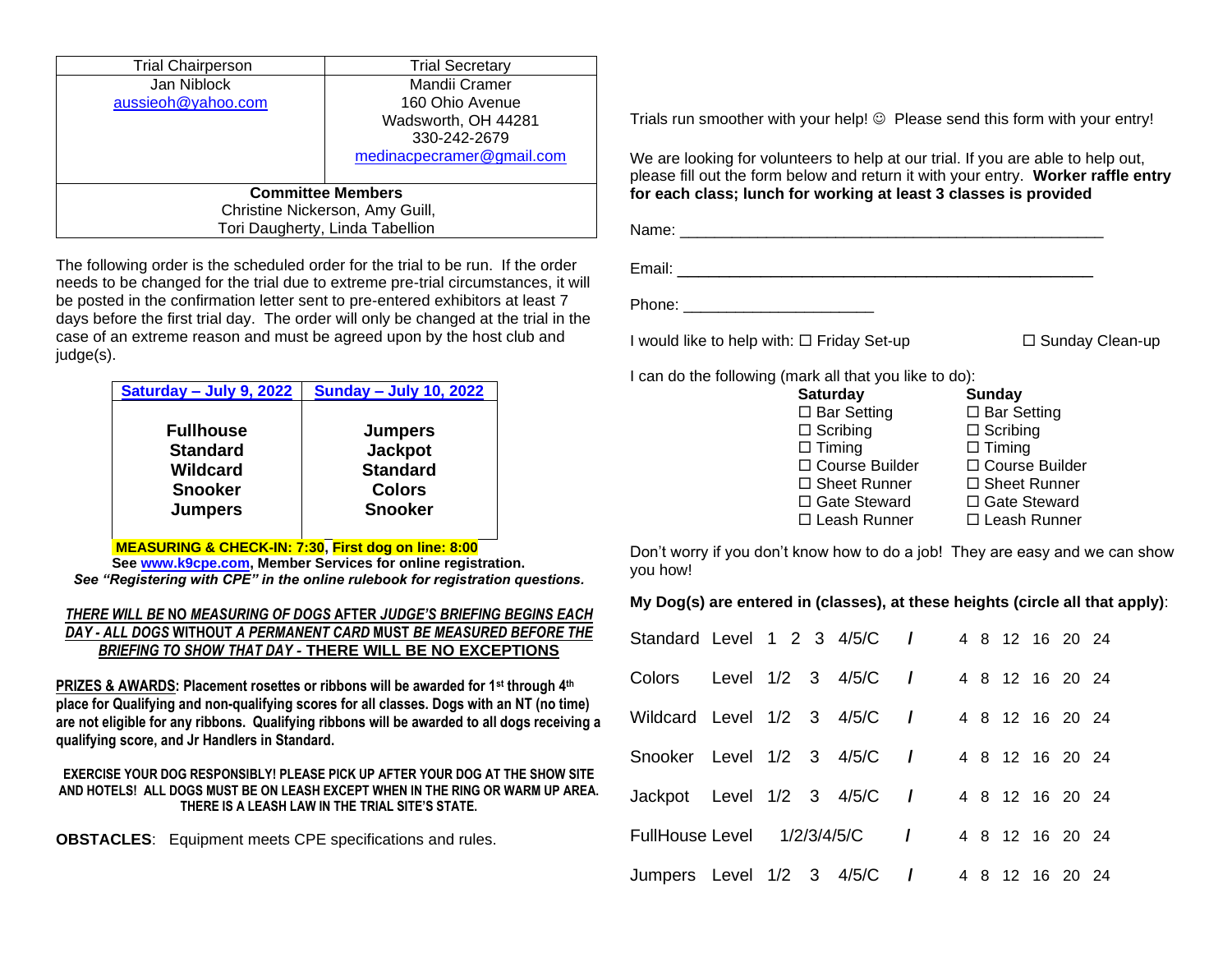#### **CPE trial rules – shortened version: see the current online [Rulebook](http://www.k9cpe.com/rcall2007.htm) for more information on further height categories, registration and rules.**

#### **Jump Heights** – no dog will jump lower than 4"

P-Card = Permanent Card: the lowest allowable Regular height a dog may jump in CPE.

| <b>Measurement</b>    | Regular (P-card or<br>higher) | <b>Veterans</b> | <b>Enthusiast</b> | <b>Specialist</b> |
|-----------------------|-------------------------------|-----------------|-------------------|-------------------|
| 8" or less            | 4"                            | 4"              | 4"                | 4"                |
| over 8", 12" or less  | 8"                            | 4"              | 4"                | 4"                |
| over 12", 16" or less | 12"                           | 8"              | 8"                | 4"                |
| over 16", 20" or less | 16"                           | 12"             | 12"               | 8"                |
| over 20", 24" or less | 20"                           | 16"             | 16"               | 12"               |
| over 24"              | 24"                           | 20"             | 20"               | 16"               |

#### **General CPE rules for entries/show site:**

- $\triangleright$  Dogs must be at least 15 months or older the first day of the trial.
- ➢ Blind (both eyes), lame, in season or aggressive dogs may not enter the show. The Club may choose to exclude any of the above from the site.
- $\triangleright$  Dogs must be registered with [CPE](http://www.k9cpe.com/index.htm) prior to the closing date of the trial, or by the trial date for Day of Show entries. Registrations are only processed online at [Member Services.](https://www.k9cpe.com/memberservices) CPE ID numbers are emailed after they are processed.
- $\triangleright$  Dogs must be able to be measured at their first show. If a dog cannot be measured, the dog cannot run and no refund will be issued. Dogs within ½" of a jump height require at least one more measurement. When dogs reach their second birthday, a measurement is required. All dogs must be measured at their first trial regardless of jump height.
- ➢ Only CPE Judges can measure dogs.
- $\triangleright$  Electronic shock collars are not allowed at ANY CPE trial training or bark.
- $\triangleright$  Handlers in all classes are permitted to walk the course, without a dog, prior to the start of the class. A warm-up jump shall be provided for all entered dogs. No relieving of dogs in the warm-up area.

### **Dogs in the ring, leashes, exiting the ring**

- $\triangleright$  Dogs can now run with or without a collar. Collars should preferably be quick release style, a flat buckle, rolled leather, or flea prevention. No attachments of any kind are allowed on the collar. No stitches, wraps or any other item allowed on the dog. A small barrette or rubber band to keep hair out of a dog's eyes Is allowed.
- $\triangleright$  Leashes may not have anything (other than name/license tags) attached to them when used in the ring.
- Dogs may enter the ring on a collar, quick release harness or head halti/leader. If prong collars are allowed per the show site, they may *not* be used to take a dog into the ring.
- $\triangleright$  Handlers may carry their leash with them on the course if done so, the leash must be out of sight or clipped around the waist or shoulders
- $\triangleright$  Dogs must be under the handler's control when leaving the ring or the judge may enter the run as No Time - NT.

## **Declared Training In The Ring**

If allowed by the Host Club, and a handler decides they may want to use a toy or training aid at any time during their run, the handler must approach the Judge during Walkthrough or previously in that trial day for the Judge to approve the toy or training aid for use on the course.

 $\triangleright$  Handler must alert the Judge upon entry to the ring that the dog will be TIR. Handler is then allowed to have a reasonably sized silent toy/aid with them for use once their run has started (this toy must be approved by the Judge of record PRIOR to the start of the class to determine its eligibility, absolutely no food/scents/audible devices). The toy is NOT allowed to be used in either gate chute or prior to the previous dog leaving the ring.

See the online rulebook or current member letter for additional rules.

The following items *are not* considered training in the ring:

- $\triangleright$  Dog grabbing it's leash at the end of a run (if the run has not yet ended, the dog would receive an NT)
- $\triangleright$  Asking the dog once for a sit or down on the table in the point games (asking more than once will be a delay of finish, 5 faults/points)

The following items *are* considered training in the ring (see Fix and Go):

- $\triangleright$  Violating the 4 paw safety rule (directing the dog back onto the contact)
- $\triangleright$  Start line stay leaving the dog and going back again to reposition the dog after the handler passes the plane of the first obstacle (before the handler leaves the dog, repositioning or repeated commands can be a delay of start)
- $\triangleright$  Putting the dog back on the table in the point games

### **While running on course**

- $\triangleright$  The handler will direct the dog through the course without a collar or lead.
- ➢ Food, toys, training devices (includes fanny packs and leash attachments) are not allowed within 10' feet of the ring (except as noted above for TIR). Clickers, training whistles and squeaky toys are not to be used within distraction distance of the ring.
- ➢ The handler may not carry anything that could aid the dog in its performance (except as noted above for TIR). Exclusion: Handicapped/Differently Abled Handlers using a cane, scooter, wheelchair, etc., to enable their progression around the course.

The handler may use any verbal or visual commands to direct the dog through the course. The Judge may assess a 5 fault penalty to elimination for any command that is not given in a sportsmanlike manner. Faults can be, but are not limited to: foul or abusive language, display of anger, extreme frustration or excessive harshness. If the fault is severe enough, the Judge has the right to excuse the exhibitor from the ring and / or the remainder of the trial. If excused from the trial, a report would be filed with CPE. See Faults, Eliminations and Excusals in the rulebook.

**Questions?** Please check the [CPE](http://www.k9cpe.com/index.htm) website or the online rulebook. If you have further questions, email  $\text{CPE}$  – linda@c[pe.dog](mailto:cpe@charter.net).

# **Run Safe, Have Fun, Run Fast, Run Clean!**